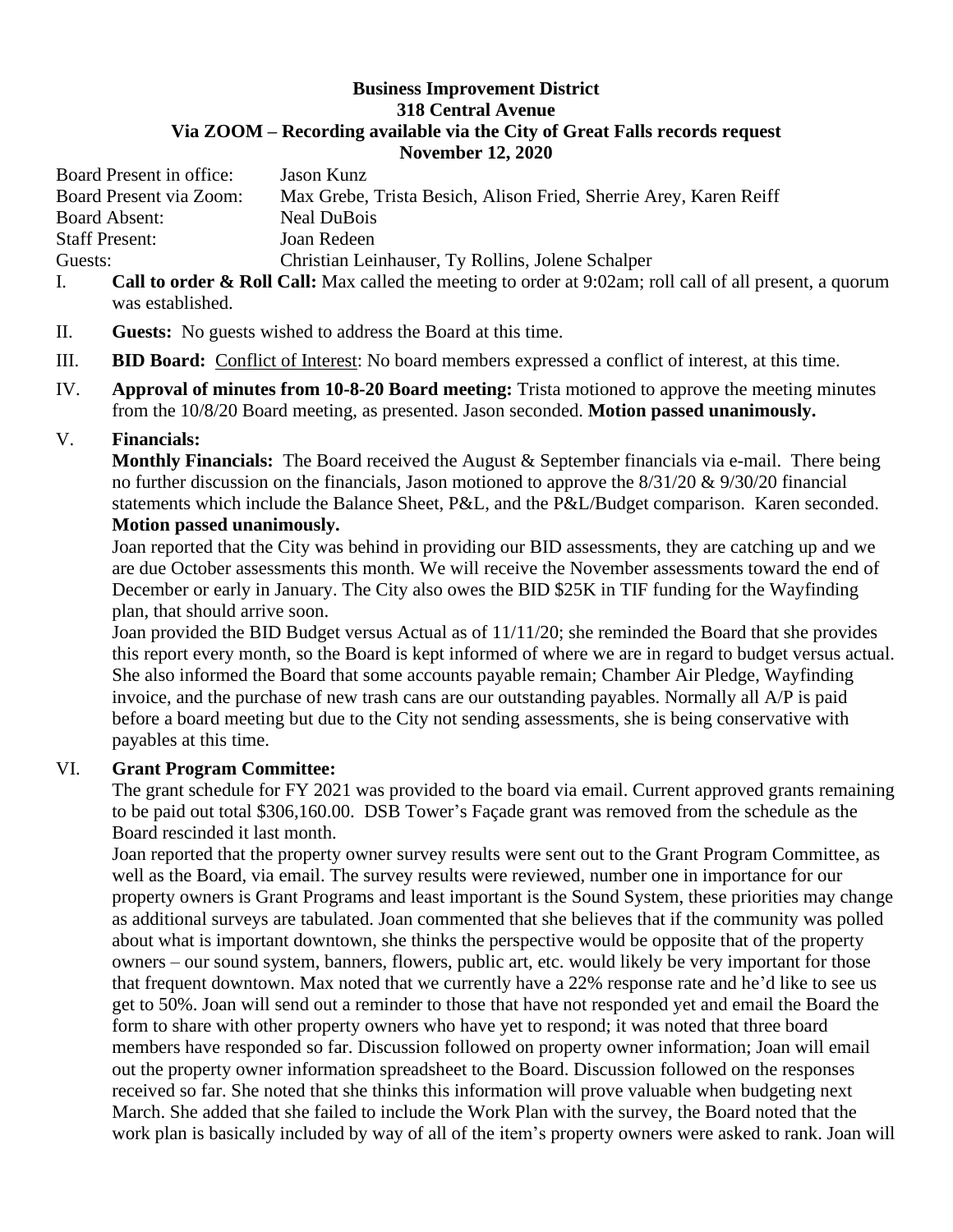ask the Grant Program Committee to meet before the next Board meeting to figure out what to do in regard to the grants, as they rose to the top in importance.

Ty noted that he enjoys hearing all that is going on in Great Falls and had nothing new to report to the Board after having reported on his project last month.

Joan reported that an update request was sent to Faster Basset requesting a response by 11/10, no response has been received. The letter informed them that if they did not respond the grant would be rescinded. Jason motioned to rescind the interior grant for Faster Basset since there was no response to the update request letter. Sherrie seconded. **Motion passed unanimously.**

Joan reminded the Board that Jolene updated the Board last month on their project; Joan reported that Jolene followed up the Board meeting with an email noting that they expect to start construction toward the end of November, with construction taking 6-8 months and anticipate completing the project by June 2021. Joan noted that Context and the Kellergeist project have an Interior-Developer grant, an Interior grant and a Façade grant. The Board recommended that all three grants be moved to November 2021 for review at that time; Jolene added that they anticipate being completed no later than summer 2021. Joan reported that the grants for The Gibson are also due for an update, she will send a formal letter to Ty requesting that update.

She added that next month the grants that are up for review are the Façade grant for 410 Central Ave and the Residential grant for Big Sky Select.

## VII. **Old Business:**

**Beautification:** Joan reported that there was a tree grate incident last week on Park Dr, by Park Manor. A woman tripped on a tree grate and fell flat on her face. The City and Park Manor are aware. The tree grate has been removed by the City and the space was filled with mulch. Joan was informing the Board to be sure they are kept informed, adding that any liability falls on Park Manor.

Joan reported that the holiday décor is being installed and will be completed before Thanksgiving. Pedlet: Joan reported that the Mighty Mo pedlet is still owned by the BID and Seth Swingley has inquired about transferring ownership to Mighty Mo. The Board was in agreement that the ownership of the pedlet could be transitioned Seth; the Board plans to take formal action on this item in December. Graffiti: Joan reported that as a result of the graffiti last month there was some discussion about updating our graffiti removal policy to include wording to identify that removal of graffiti will only be done on public facing walls, in other words, walls within the public view. The Board received the revised draft of the program to review, via email. The Graffiti Removal Program has been updated to include the wording 'public facing walls'. Sherrie motioned to approve the proposed changes to the Graffiti Removal Program to include the wording 'public facing walls'. Trista seconded. **Motion passed unanimously.** 

**Downtown Great Falls Association:** Joan reported that Kellie sent out a press release in regard to the Stroll; the Parade and the Stroll have been cancelled. She noted that the new BID Board members may not be receiving Kellie's emails, so their email addresses will be given to Kellie so she can include them. DGFA will be hosting a week-long Shop Local campaign between the time the parade and stroll would have been held. Military Appreciation Days are going on now until Saturday. Ladies Night is 11/19 and they have 22 businesses participating.

**Downtown Partnership:** TIF: Joan reported that she submitted the draft program of the Code Compliance program to Craig Raymond, at the City. If he determines that this program is on the right track additional programs for CPTED and Façade grants will also be drafted. She added that Brett Doney had recommended that the BID submit for a large lump sum and then the BID runs the façade grant and CPTED program. When informed of this recommendation, Craig Raymond suggested that the DDP be the entity to manage these grant programs. Joan added that she still plans to submit a TIF application for tree work.

Wayfinding: Joan reported that the final plan should be available by Thanksgiving; then it will go before the City Commission for formal adoption. Upon approval of the plan by the City Commission, the DDP